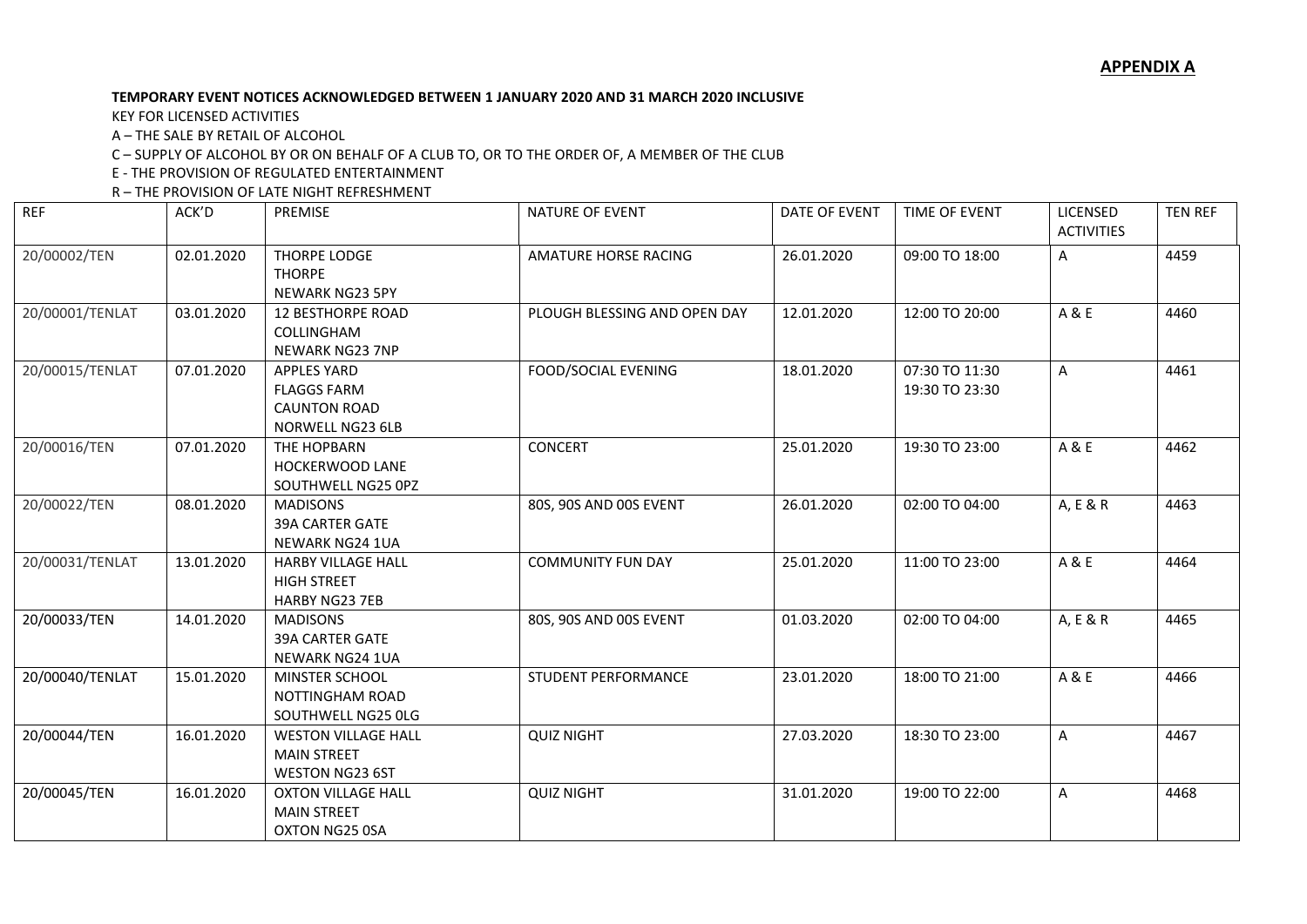| 20/00047/TEN    | 17.01.2020 | <b>CODDINGTON COMMUNITY</b>             | <b>ANNIVERSARY PARTY</b>         | 01.02.2020 | 19:30 TO 24:00 | A     | 4469 |
|-----------------|------------|-----------------------------------------|----------------------------------|------------|----------------|-------|------|
|                 |            | <b>CENTRE</b><br><b>BECKINGHAM ROAD</b> |                                  |            |                |       |      |
|                 |            | <b>CODDINGTON NG24 2TP</b>              |                                  |            |                |       |      |
| 20/00048/TEN    | 20.01.2020 | <b>HARBY VILLAGE HALL</b>               | <b>CHARITY VALENTINE'S NIGHT</b> | 14.02.2020 | 19:00 TO 24:00 | A & E | 4470 |
|                 |            | <b>HIGH STREET</b>                      |                                  |            |                |       |      |
|                 |            | HARBY NG23 7EW                          |                                  |            |                |       |      |
| 20/00049/TEN    | 20.01.2020 | THE JOSEPH WHITAKER SCHOOL              | <b>QUIZ NIGHT</b>                | 07.02.2020 | 19:00 TO 23:00 | A     | 4471 |
|                 |            | <b>WARSOP LANE</b>                      |                                  |            |                |       |      |
|                 |            | RAINWORTH NG21 0AG                      |                                  |            |                |       |      |
| 20/00051/TEN    | 20.01.2020 | LOWES WONG INFANTS SCHOOL               | <b>QUIZ NIGHT</b>                | 06.02.2020 | 17:00 TO 23:30 | A     | 4472 |
|                 |            | <b>QUEEN STREET</b>                     |                                  |            |                |       |      |
|                 |            | SOUTHWELL NG25 0AA                      |                                  |            |                |       |      |
| 20/00077/TEN    | 22.01.2020 | <b>THORESBY PARK</b>                    | HORSE AND DOG SHOW               | 27.03.2020 | 09:00 TO 23:00 | A & E | 4473 |
|                 |            | NETHERFIELD LANE                        |                                  | 28.03.2020 | 09:00 TO 23:00 |       |      |
|                 |            | <b>OLLERTON NG22 9EP</b>                |                                  | 29.03.2020 | 09:00 TO 23:00 |       |      |
| 20/00078/TEN    | 22.01.2020 | LOWDHAM COFE PRIMARY                    | <b>SUMMER GALA</b>               | 11.07.2020 | 11:00 TO 16:00 | A & E | 4474 |
|                 |            | SCHOOL                                  |                                  |            |                |       |      |
|                 |            | <b>MAIN STREET</b>                      |                                  |            |                |       |      |
|                 |            | LOWDHAM NG14 7BE                        |                                  |            |                |       |      |
| 20/00082/TENLAT | 23.01.2020 | <b>12 BESTHORPE ROAD</b>                | <b>BREWERY OPEN DAY</b>          | 02.02.2020 | 12:00 TO 20:00 | A & E | 4475 |
|                 |            | COLLINGHAM                              |                                  |            |                |       |      |
|                 |            | <b>NEWARK NG23 7NP</b>                  |                                  |            |                |       |      |
| 20/00083/TEN    | 23.01.2020 | 12 BESTHORPE ROAD                       | PERFORMANCE WITH BAR             | 07.02.2020 | 18:00 TO 23:00 | A & E | 4476 |
|                 |            | COLLINGHAM                              |                                  |            |                |       |      |
|                 |            | <b>NEWARK NG23 7NP</b>                  |                                  |            |                |       |      |
| 20/00092/TEN    | 27.01.2020 | THE HOPBARN                             | <b>CONCERT</b>                   | 15.02.2020 | 18:00 TO 23:30 | A & E | 4477 |
|                 |            | HOCKERWOOD LANE                         |                                  |            |                |       |      |
|                 |            | SOUTHWELL NG25 0PZ                      |                                  |            |                |       |      |
| 20/00093/TEN    | 27.01.2020 | LIFESRPING CENTRE                       | <b>WEDDING RECEPTION</b>         | 14.03.2020 | 12:00 TO 23:00 | A & E | 4478 |
|                 |            | SHERWOOD DRIVE                          |                                  |            |                |       |      |
|                 |            | NEW OLLERTON NG22 9PP                   |                                  |            |                |       |      |
| 20/00095/TEN    | 28.01.2020 | MUSKHAM PRIMARY SCHOOL                  | <b>BINGO EVENING</b>             | 27.03.2020 | 17:00 TO 21:00 | A     | 4479 |
|                 |            | <b>MAIN STREET</b>                      |                                  |            |                |       |      |
|                 |            | NORTH MUSKHAM NG23 6HD                  |                                  |            |                |       |      |
| 20/00101/TENLAT | 29.01.2020 | THE HOPBARN                             | <b>CONCERT</b>                   | 08.02.2020 | 19:30 TO 23:00 | A & E | 4480 |
|                 |            | HOCKERWOOD LANE                         |                                  |            |                |       |      |
|                 |            | SOUTHWELL NG25 0PZ                      |                                  |            |                |       |      |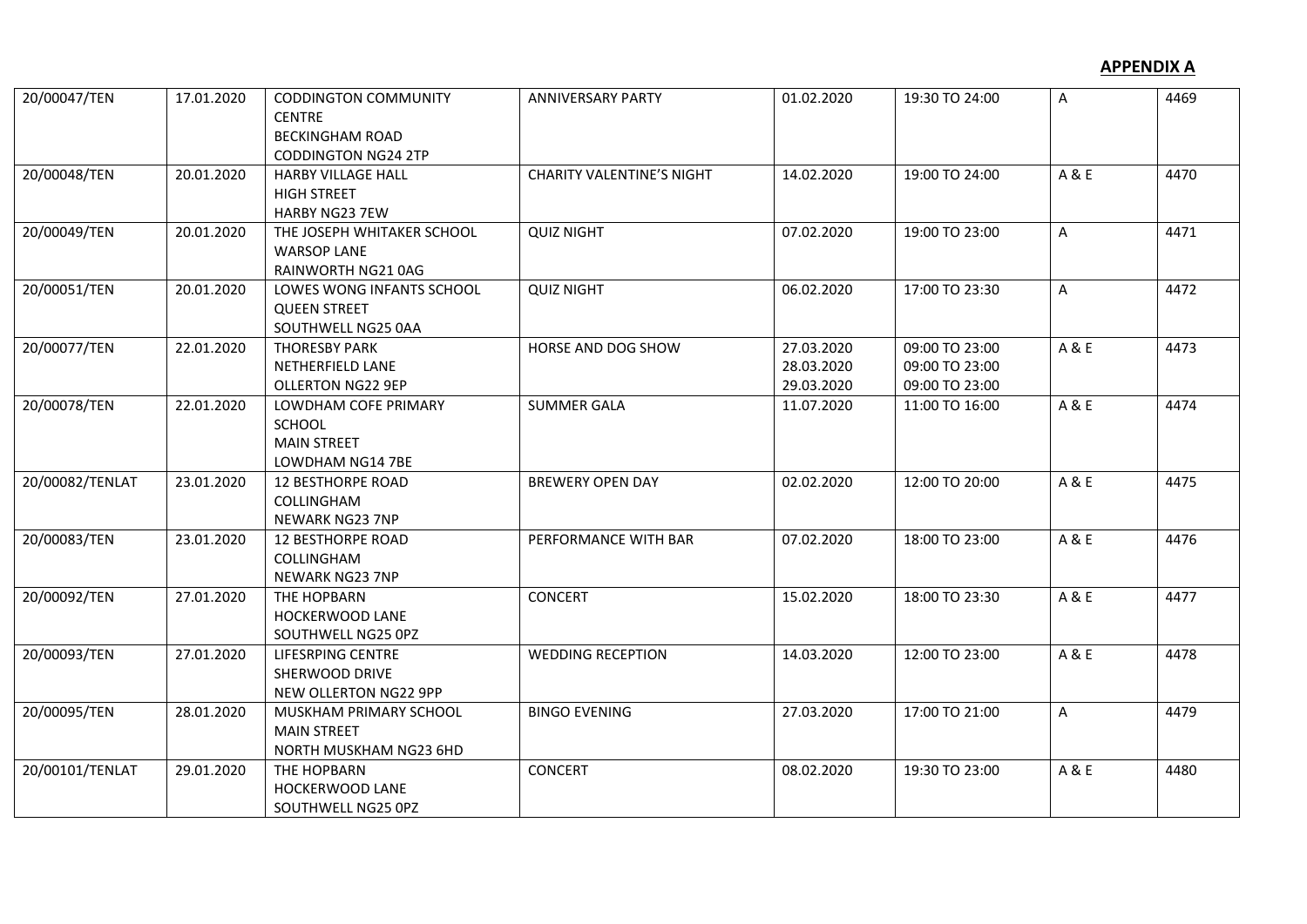| 20/00104/TEN    | 30.01.2020 | <b>MADISONS</b><br>39A CARTER GATE<br>NEWARK NG24 1UA                                | <b>VALENTINES EVENT</b>  | 16.02.2020               | 02:00 TO 04:00                   | A & E        | 4481 |
|-----------------|------------|--------------------------------------------------------------------------------------|--------------------------|--------------------------|----------------------------------|--------------|------|
| 20/00108/TENLAT | 31.01.2020 | CHUTER EDE PRIAMRY SCHOOL<br><b>WOLFIT AVENUE</b><br><b>BALDERTON NG24 3PQ</b>       | <b>BINGO EVENING</b>     | 13.02.2020               | 18:00 TO 21:00                   | A            | 4482 |
| 20/00111/TENLAT | 03.02.2020 | THE HOPBARN<br>HOCKERWOOD LANE<br>SOUTHWELL NG25 0PZ                                 | <b>CONCERT</b>           | 14.02.2020               | 18:00 TO 23:00                   | A            | 4483 |
| 20/00112/TENLAT | 03.02.2020 | <b>CODDINGTON CC</b><br><b>BECKINGHAM ROAD</b><br><b>CODDINGTON NG24 2TP</b>         | WEDDING                  | 15.02.2020               | 13:00 TO 23:45                   | A            | 4484 |
| 20/00121/TEN    | 07.02.2020 | THE CLUBHOUSE<br><b>NEWARK ROWING CLUB</b><br><b>FARNDON ROAD</b><br>NEWARK NG24 4SE | <b>CHARITY EVENT</b>     | 29.02.2020               | 19:30 TO 23:30                   | A & E        | 4485 |
| 20/00124/TEN    | 10.02.2020 | THE CLUBHOUSE<br><b>NEWARK ROWING CLUB</b><br><b>FARNDON ROAD</b><br>NEWARK NG24 4SE | PRIVATE PARTY            | 21.05.2020               | 13:00 TO 17:00                   | $\mathsf{A}$ | 4486 |
| 20/00127/TEN    | 11.02.2020 | MINSTER SCHOOL<br><b>NOTTINGHAM ROAD</b><br>SOUTHWELL NG25 OLG                       | <b>CHARITY QUIZ</b>      | 28.02.2020               | 18:30 TO 23:00                   | A            | 4487 |
| 20/00128/TEN    | 11.02.2020 | <b>VILLAGE HALL</b><br><b>GONALSTON LANE</b><br><b>EPPERSTONE NG14 6AY</b>           | <b>SPRING BALL</b>       | 21.03.2020               | 19:00 TO 23:00                   | A & E        | 4488 |
| 20/00135/TEN    | 11.02.2020 | <b>MASONIC HALL</b><br>2 THE AVENUE<br>NEWARK NG24 1ST                               | <b>DINNER AND DANCE</b>  | 07.03.2020               | 23:00 TO 00:00                   | C & E        | 4489 |
| 20/00146/TEN    | 14.02.2020 | KIRKFIELDS EQUESTRIAN CENTRE<br><b>CALVERTON ROAD</b><br><b>BLIDWORTH NG21 ONW</b>   | <b>WEDDING RECEPTION</b> | 04.04.2020<br>05.04.2020 | 11:00 TO 00:00<br>00:00 TO 00:30 | A, E & R     | 4490 |
| 20/00149/TEN    | 18.02.2020 | <b>12 BESTHORPE ROAD</b><br>COLLINGHAM<br><b>NEWARK NG23 7NP</b>                     | <b>BREWERY OPEN DAY</b>  | 01.03.2020               | 12:00 TO 20:00                   | A & E        | 4491 |
| 20/00159/TENLAT | 19.02.2020 | THE HOPBARN<br>HOCKERWOOD LANE<br>SOUTHWELL NG25 0PZ                                 | <b>CONCERT</b>           | 29.02.2020               | 19:30 TO 23:00                   | A & E        | 4492 |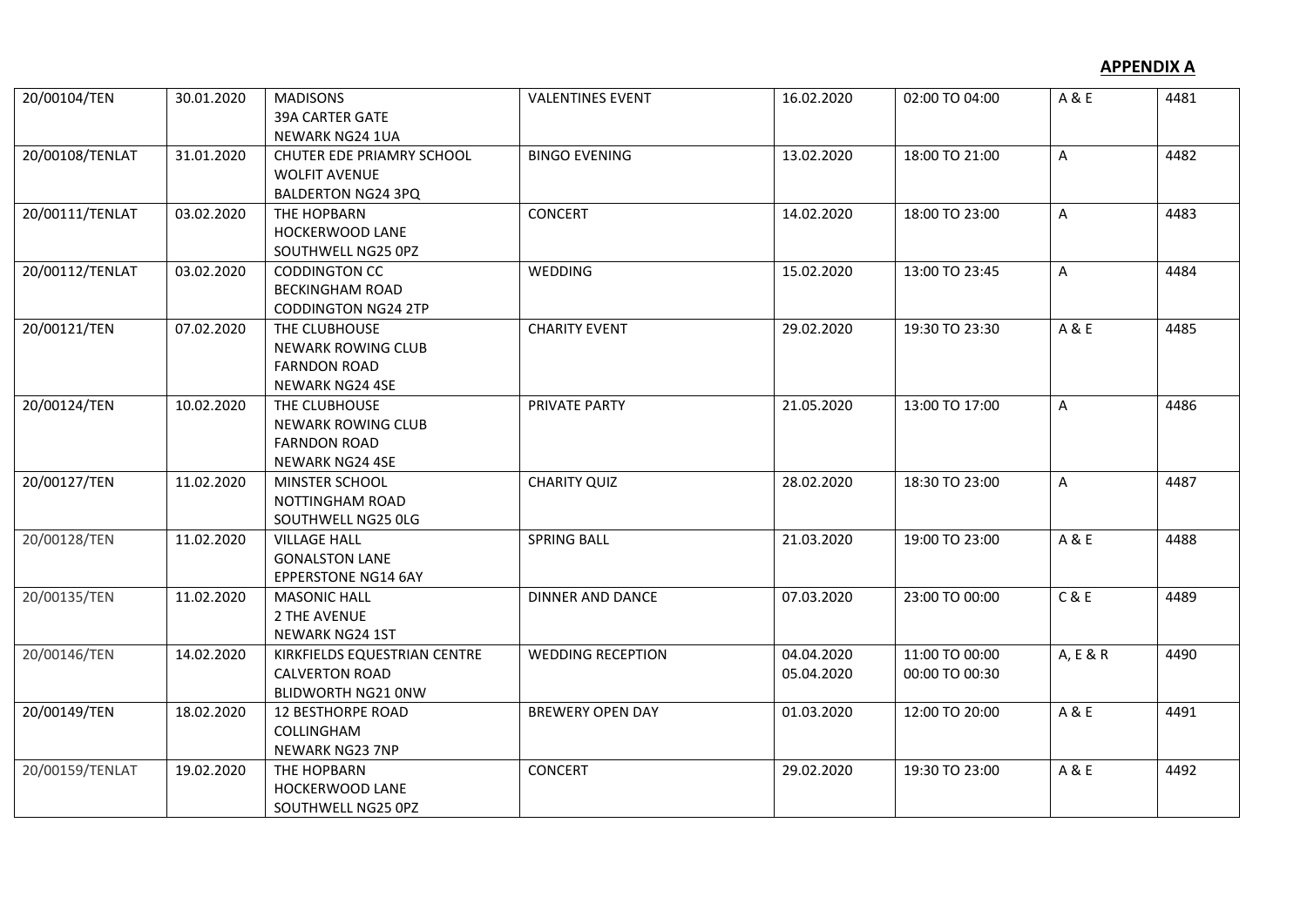| 20/00161/TEN | 19.02.2020 | <b>MADISONS</b><br><b>39A CARTER GATE</b> | <b>LATE OPENING</b>              | 21.03.2020 | 02:00 TO 04:00 | A, E & R     | 4493 |
|--------------|------------|-------------------------------------------|----------------------------------|------------|----------------|--------------|------|
|              |            | NEWARK NG24 1UA                           |                                  |            |                |              |      |
| 20/00182/TEN | 25.02.2020 | ST MICHAELS COFE SCHOOL                   | BRITISH LEGION ANNUAL BBQ        | 18.07.2020 | 17:00 TO 23:30 | A            | 4494 |
|              |            | <b>BRANSTON AVENUE</b>                    |                                  |            |                |              |      |
|              |            | FARNSFIELD NG22 8JZ                       |                                  |            |                |              |      |
| 20/00183/TEN | 25.02.2020 | OLD SCHOOL FIELD                          | <b>VILLAGE VE DAY</b>            | 08.05.2020 | 11:00 TO 16:00 | $\mathsf{A}$ | 4495 |
|              |            | <b>CHAPEL LANE</b>                        |                                  |            |                |              |      |
|              |            | FARNSFIELD NG22 8UT                       |                                  |            |                |              |      |
| 20/00184/TEN | 26.02.2020 | 7 <sup>TH</sup> NEWARK SCOUT HALL         | SCOUT FUNDRAISING EVENT          | 14.03.2020 | 17:00 TO 20:00 | $\mathsf{A}$ | 4496 |
|              |            | <b>LOVERS LANE</b>                        |                                  |            |                |              |      |
|              |            | NEWARK NG24 1JD                           |                                  |            |                |              |      |
| 20/00210/TEN | 04.03.2020 | SK654674                                  | ST GEORGES DAY FETE              | 26.04.2020 | 08:00 TO 18:00 | $\mathsf E$  | 4497 |
|              |            | <b>OLLERTON VILLAGE CENTRE</b>            |                                  |            |                |              |      |
| 20/00206/TEN | 04.03.2020 | <b>MADISONS</b>                           | LATE OPENING FOR EASTER          | 12.04.2020 | 02:00 TO 04:00 | A, E & R     | 4498 |
|              |            | <b>39A CARTER GATE</b>                    |                                  |            |                |              |      |
|              |            | <b>NEWARK NG24 1UA</b>                    |                                  |            |                |              |      |
| 20/00207/TEN | 04.03.2020 | <b>CAR PARK OF LAUNAYS</b>                | <b>CHARITY FUNDRAISING DAY</b>   | 08.05.2020 | 12:00 TO 21:00 | A&E          | 4499 |
|              |            | <b>8 CHURCH STREET</b>                    |                                  |            |                |              |      |
|              |            | <b>EDWINSTOWE NG21 9QA</b>                |                                  |            |                |              |      |
| 20/00209/TEN | 04.03.2020 | ST PETER'S CROSS KEYS                     | <b>FUNDRAISING BINGO NIGHT</b>   | 20.03.2020 | 17:00 TO 20:00 | $\mathsf{A}$ | 4500 |
|              |            | <b>ACADEMY</b>                            |                                  |            |                |              |      |
|              |            | <b>SANDHILL ROAD</b>                      |                                  |            |                |              |      |
|              |            | <b>FARNDON NG24 4TE</b>                   |                                  |            |                |              |      |
| 20/00212/TEN | 06.03.2020 | ST MICHAEL AND ALL ANGELS                 | <b>CONCERT</b>                   | 27.03.2020 | 18:00 TO 22:00 | A & E        | 4501 |
|              |            | <b>CHURCH</b>                             |                                  |            |                |              |      |
|              |            | <b>MAIN STREET</b>                        |                                  |            |                |              |      |
|              |            | FARNSFIELD NG22 8EY                       |                                  |            |                |              |      |
| 20/00214/TEN | 09.03.2020 | <b>BROWNHILLS MOTORHOMES</b>              | <b>OPEN WEEKEND</b>              | 03.04.2020 | 18:00 TO 23:00 | A & E        | 4502 |
|              |            | A1-A46 JUNCTION                           |                                  | 04.04.2020 | 18:00 TO 23:00 |              |      |
|              |            | LINCOLN ROAD                              |                                  |            |                |              |      |
|              |            | <b>NEWARK NG24 2EA</b>                    |                                  |            |                |              |      |
| 20/00217/TEN | 09.03.2020 | WELLOW HOUSE SCHOOL                       | <b>SUMMER BALL</b>               | 13.06.2020 | 19:00 TO 00:00 | $\mathsf{A}$ | 4503 |
|              |            | <b>NEWARK ROAD</b>                        |                                  | 14.06.2020 | 00:00 TO 01:00 |              |      |
|              |            | WELLOW NG22 0EA                           |                                  |            |                |              |      |
| 20/00218/TEN | 09.03.2020 | SIR JOHN ADERNE                           | <b>EXTENSION OF HOURS VE DAY</b> | 08.05.2020 | 00:30 TO 01:00 | A & R        | 4504 |
|              |            | 1-3 CHURCH STREET                         |                                  |            |                |              |      |
|              |            | <b>NEWARK NG24 1DT</b>                    |                                  |            |                |              |      |